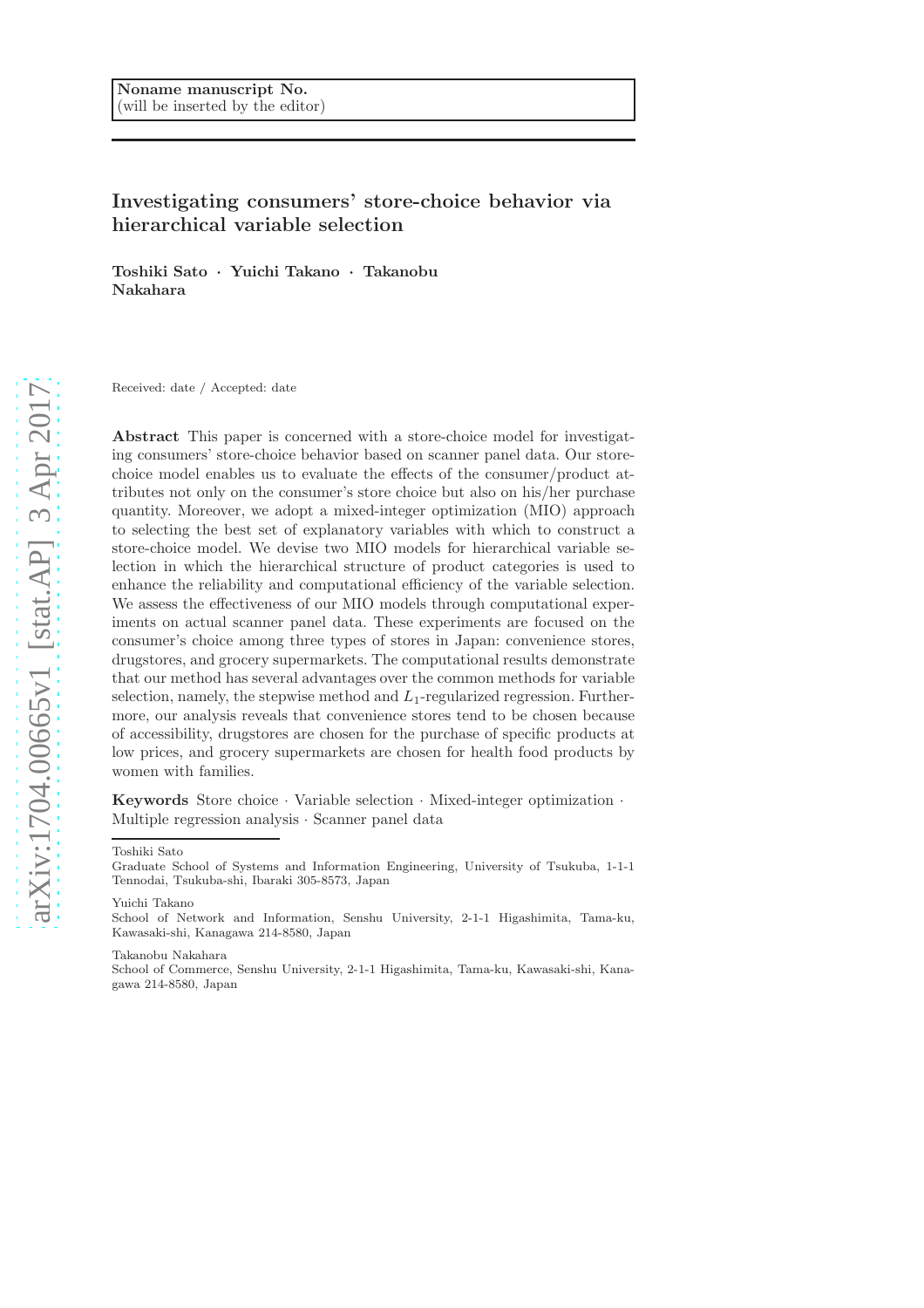# 1 Introduction

Variable selection, also known as feature/attribute/subset selection, involves selecting a set of relevant explanatory variables from many candidates and using them to construct a statistical model. This procedure facilitates interpretation of the subsequent analysis of the statistical model, and enhances the model's predictive performance by preventing overfitting [\(Guyon and Elisseeff](#page-15-0) [2003\)](#page-15-0). Because datasets are becoming ever larger, computational methods for variable selection are under active investigation in the fields of machine learning and data mining [\(Blum and Langley 1997](#page-15-1); [Guyon and Elisseeff 2003;](#page-15-0) [Kohavi and John 1997](#page-15-2); [Liu and Motoda 2007\)](#page-15-3).

A direct way of selecting the best set of explanatory variables is to evaluate all possible subset models [\(Furnival and Wilson 2000\)](#page-15-4). However, this approach is unsuitable in practice unless there are sufficiently few candidate variables. Although the stepwise method [\(Efroymson 1960](#page-15-5)), regularized/penalized regression [\(Tibshirani 1996](#page-16-0)), and metaheuristics [\(Yusta 2009\)](#page-16-1) are practical approaches to variable selection, they do not necessarily find the best set of explanatory variables under the given goodness-of-fit measures. Hence, alternative approaches based on mixed-integer optimization (MIO) are now receiving considerable attention [\(Bertsimas and King in press](#page-15-6); [Bertsimas et al. 2016;](#page-15-7) [Konno and Yamamoto 2009;](#page-15-8) [Maldonado et al. 2014;](#page-15-9) [Miyashiro and Takano 2015a](#page-16-2)[,b](#page-16-3); [Sato et al. 2016a,](#page-16-4) [2017;](#page-16-5) [Ustun and Rudin 2016;](#page-16-6) [Wilson and Sahinidis in press\)](#page-16-7) because these have the potential to provide the best set of explanatory variables with respect to several goodness-of-fit measures.

The purpose of this paper is to use MIO-based variable selection to analyze the factors that affect which stores consumers choose. Although there have been various studies of consumer store choice [\(Baker et al. 2002;](#page-15-10) [Bloemer and De Ruyter](#page-15-11) [1998;](#page-15-11) [Briesch et al. 2009](#page-15-12); [Leszczyc and Timmermans 2002;](#page-15-13) [Pan and](#page-16-8) Zinkhan [2006;](#page-16-8) [Reutterer and Teller 2009\)](#page-16-9), only [Sato et al. \(2016b\)](#page-16-10) used MIO-based variable selection to analyze it. Specifically, they used panel data of the barcode scans of a consumer's previous purchases to predict which stores s/he would visit. Their predictive model accounted for the different purchasing patterns among the targeted stores, and hence revealed the product set associated with each store. However, [Sato et al. \(2016b\)](#page-16-10) did not predict how many purchases the consumer would make. In addition, they did not take into account the hierarchical structure (or inclusion relation) of product categories when constructing their predictive model.

Structured regularization is a method whereby existing structural information (e.g., relationships between explanatory variables) is used in the construction of a statistical model. For instance, sets of interrelated variables are selected simultaneously in the grouped variable selection, whereas the selection of hierarchical variables is prioritized according to previous information in the hierarchical variable selection [\(Bien et al. 2013](#page-15-14); [Huang et al. 2011;](#page-15-15) [Jacob et al. 2009](#page-15-16); [Jenatton et al. 2011;](#page-15-17) [Kim and Xing 2010;](#page-15-18) [Tibshirani et al.](#page-16-11) [2005;](#page-16-11) [Yuan and Lin 2006](#page-16-12); [Zhao et al. 2009\)](#page-16-13). These studies used either the stepwise method or regularized/penalized regression as the algorithm for selecting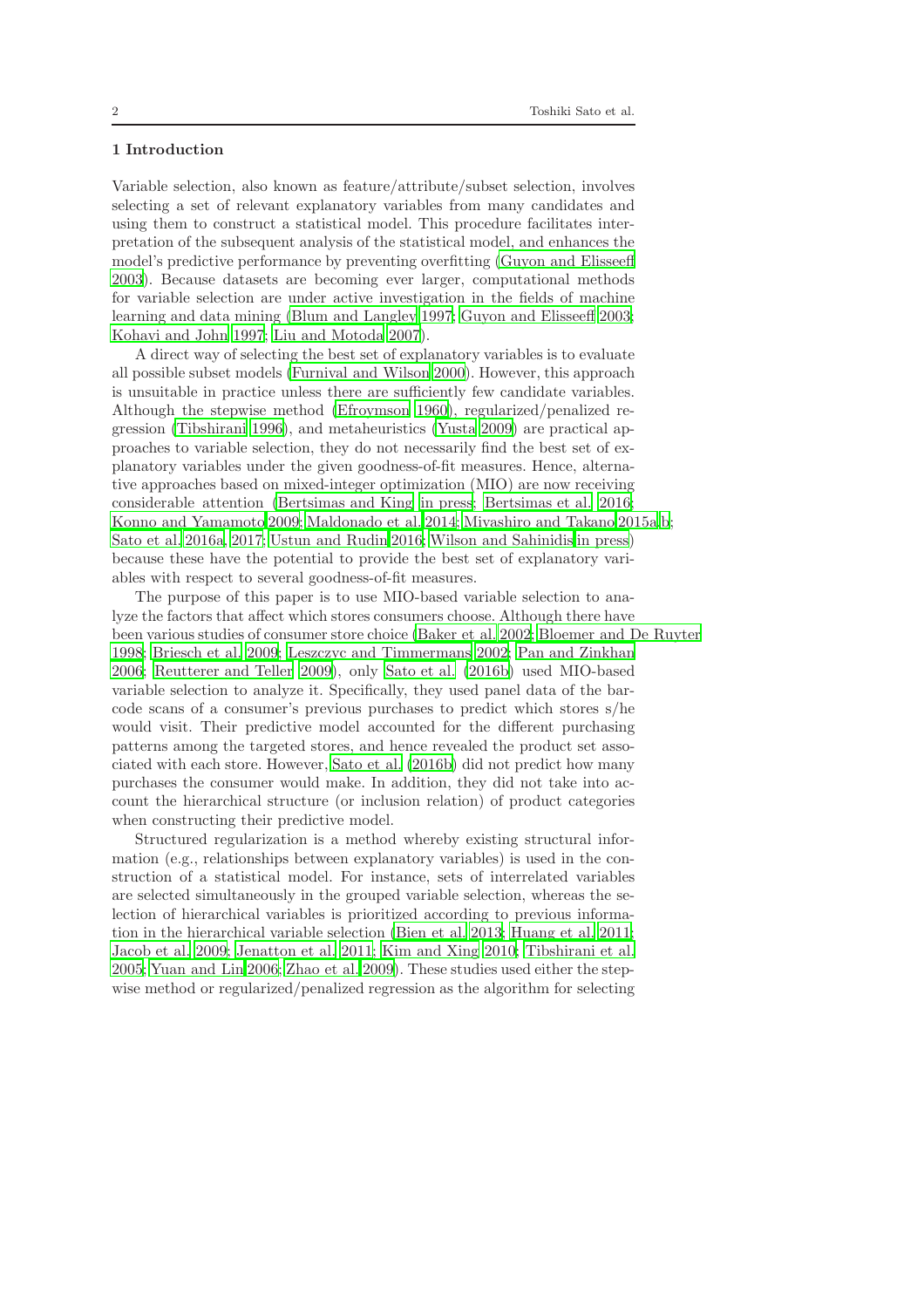the structured variables. However, to the best of our knowledge, no existing study has used the MIO-based method to select hierarchical variables.

Hence, we propose a purchase-quantity-based store-choice model for analyzing the factors involved in consumer store choices. This model allows us to explore a consumer's store choices and his/her purchase quantities simultaneously. To construct the store-choice model, we devise two MIO models for selecting hierarchical variables. We evaluate the effectiveness of each MIO model by comparing its computational performance with those of the stepwise method and  $L_1$ -regularized regression. We also use computational results from panel data of actual barcode scans to clarify the factors involved in consumer store choice.

The remainder of the paper is organized as follows. In Sect. [2,](#page-2-0) we present our purchase-quantity-based store-choice model. In Sect. [3,](#page-3-0) we formulate MIO models of variable selection for the store-choice model. In Sect. [4,](#page-5-0) we report the computational results of variable selection, and in Sect. [5](#page-14-0) we conclude with a brief summary.

## <span id="page-2-0"></span>2 Store-choice model

Let us consider two stores: store A (positive example) and store B (negative example). Each sample datum  $i = 1, 2, ..., n$  corresponds to a visit of a consumer to one or other of these stores. On the basis of these data, [Sato et al.](#page-16-10) [\(2016b\)](#page-16-10) developed a binary classification model for predicting which store a consumer would visit. In contrast, to include consumer purchase quantity in the store-choice model, we define the explained variable  $y_i$  as follows:

 $y_i := (purchase quantity at store A) - (purchase quantity at store B)$ 

for each sample  $i = 1, 2, \ldots, n$ . Note that each sample (or visit) is associated with one or other of the two stores. Therefore, for each sample  $i, y_i$  is a positive integer if store A is chosen or a negative integer if store B is chosen.

We consider consumer demographics and categories of purchased products as explanatory variables that influence store choice. A set of consumer demographics is denoted by  $G_0$ , and the value  $x_{ij}$  for  $j \in G_0$  is given by the corresponding consumer demographic in each sample  $i = 1, 2, \ldots, n$ . Sets of large, medium, and small product categories are denoted by  $G_1, G_2$ , and  $G_3$ , respectively, which are all dummy variables. For all  $j \in G_1 \cup G_2 \cup G_3$ ,  $x_{ij} := 1$ if products in category j are purchased in sample i; otherwise,  $x_{ij} := 0$ . The set of all candidate explanatory variables is denoted by  $G := G_0 \cup G_1 \cup G_2 \cup G_3$ .

On the basis of these explanatory and explained variables, we consider the following linear regression model:

$$
y_i = b + \sum_{j \in G} a_j x_{ij} + \varepsilon_i \quad (i = 1, 2, \dots, n),
$$

where b is an intercept term to be estimated,  $a_i$  is a regression coefficient to be estimated for the *j*th explanatory variable, and  $\varepsilon_i$  is a prediction residual for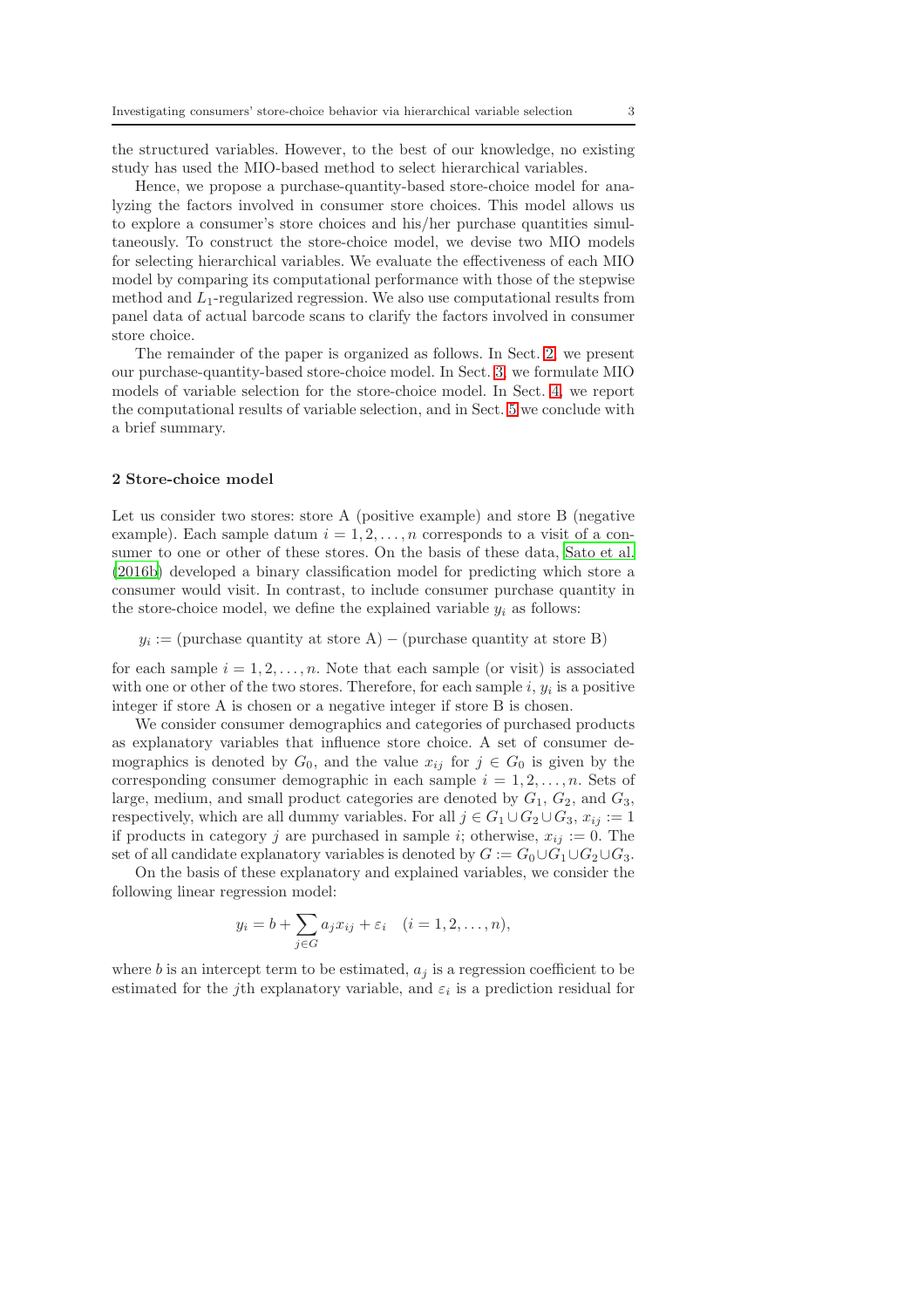each sample  $i = 1, 2, \ldots, n$ . We refer to this regression model as a store-choice model; it explains the effects of the consumer/product attributes not only on the consumer's store choice but also on his/her purchase quantity.

#### <span id="page-3-0"></span>3 Mixed-integer optimization models for variable selection

In this section, we firstly present a basic MIO model for variable selection [\(Bertsimas et al.](#page-15-7) [2016;](#page-15-7) [Konno and Yamamoto 2009\)](#page-15-8). We then describe our MIO models for hierarchical variable selection in the store-choice model.

# 3.1 Basic MIO model for variable selection

We begin by explaining the decision variables with which we formulate the MIO models. Specifically,  $\boldsymbol{a} := (a_j)_{j \in G} \in \mathbb{R}^p$  denotes a vector of decision variables representing regression coefficients, where  $p$  is the number of candidate explanatory variables, that is,  $p := |G|$ . Next,  $\boldsymbol{z} := (z_j)_{j \in G} \in \{0, 1\}^p$  denotes a vector of 0–1 decision variables for variable selection; that is,  $z_j = 1$  if the jth explanatory variable is selected; otherwise,  $z_j = 0$ . If  $z_j = 0$ , then we eliminate the jth explanatory variable from the regression model by setting its coefficient,  $a_i$ , to zero.

We minimize the residual sum of squares subject to the constraint of the upper bound on the number of selected explanatory variables. Consequently, the basic MIO model for variable selection is posed as follows [\(Bertsimas et al.](#page-15-7) [2016;](#page-15-7) [Konno and Yamamoto 2009\)](#page-15-8):

$$
\underset{\mathbf{a},\,b,\,\mathbf{z}}{\text{minimize}} \quad \sum_{i=1}^{n} \left( y_i - \left( b + \sum_{j \in G} a_j x_{ij} \right) \right)^2 \tag{1}
$$

subject to 
$$
z_j = 0 \Rightarrow a_j = 0 \quad (j \in G),
$$
 (2)

<span id="page-3-2"></span><span id="page-3-1"></span>
$$
\sum_{j \in G} z_j \le s,\tag{3}
$$

<span id="page-3-3"></span>
$$
z_j \in \{0, 1\} \quad (j \in G), \tag{4}
$$

where s is a user-defined parameter representing the upper bound on the number of selected explanatory variables. The logical implication in [\(2\)](#page-3-1) can be formulated by using a constraint in the form of a special ordered set of type 1 (SOS1), which is supported by standard MIO software. This constraint implies that no more than one element in the set can have a non-zero value. Therefore, the logical implication in [\(2\)](#page-3-1) is equivalent to imposing the SOS1 constraints on  $\{1 - z_j, a_j\}$  for all  $j \in G$ . Indeed, if  $z_j = 0$ , then  $1 - z_j$  is non-zero and  $a_j$  must be zero from the SOS1 constraints.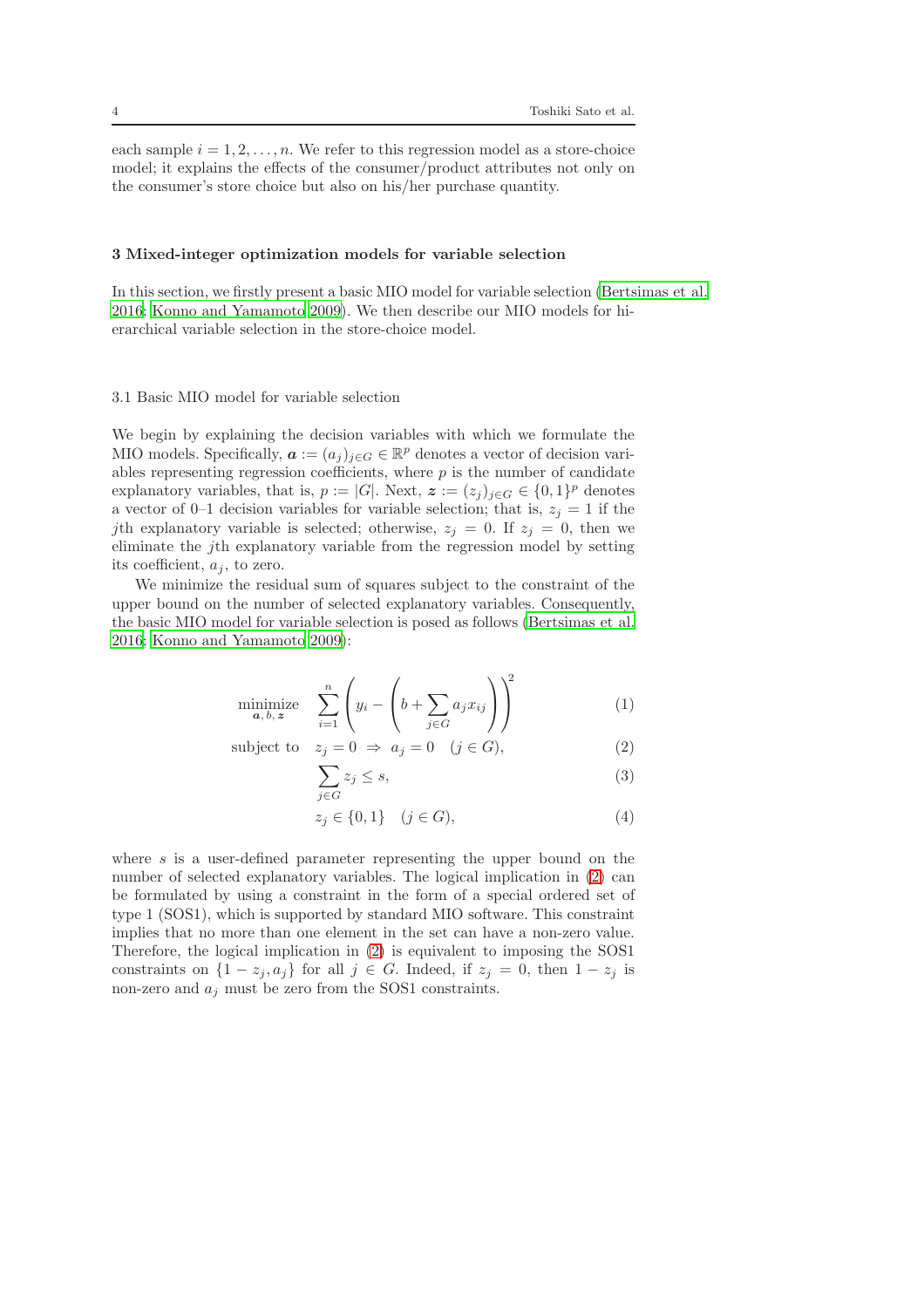## 3.2 MIO models for hierarchical variable selection

To enhance the reliability of the regression analysis, we exploit the hierarchical (or inclusion) relationship among product categories. For instance, the small category "seasoning" is contained in the medium category "processed foods," and these two categories are contained in the large category "food."

Let H be the set of 3-tuples  $(j_1, j_2, j_3) \in G_1 \times G_2 \times G_3$  of product categories having such a hierarchical relationship. In other words,  $(j_1, j_2, j_3) \in H$  means that large category  $j_1$  contains medium category  $j_2$ , and medium category  $j_2$ contains small category  $j_3$ . On the basis of these hierarchical relationships, we consider the following constraints in the variable selection:

| Strong hierarchical constraints: $z_{j_1} \ge z_{j_2} \ge z_{j_3}$ $((j_1, j_2, j_3) \in H),$                     |
|-------------------------------------------------------------------------------------------------------------------|
| Weak hierarchical constraints: $z_{j_1} \geq z_{j_2}, z_{j_1} + z_{j_2} \geq z_{j_3}$ $((j_1, j_2, j_3) \in H)$ . |

To gain a better understanding of these constraints, we suppose that for  $(j_1, j_2, j_3) \in H$ , small category  $j_3$  is selected as an explanatory variable (i.e.,  $z_{j3} = 1$ ). In that case, we must select both large category  $j_1$  and medium category  $j_2$  (i.e.,  $z_{j_1} = z_{j_2} = 1$ ) when the strong hierarchical constraints are imposed. In contrast, the weak hierarchical constraints require us to select at least one of the categories that is superordinate to the selected one. Indeed, the weak hierarchical constraints are satisfied by selecting large category  $j_1$ (i.e.,  $z_{i_1} = 1$ ) even if medium category  $j_2$  is not selected.

These hierarchical constraints can be validated based on the following observations:

- Reliability of variable selection. When a certain product category is a store-choice factor, its superordinate categories are likely to affect the store choice. For this reason, the hierarchical constraints can improve the reliability of selected explanatory variables.
- Accuracy of coefficient estimates. Superordinate categories are preferentially selected by the hierarchical constraints. Since such categories involve many samples, the accuracy of the coefficient estimates can be raised.
- Efficiency of MIO computations. The number of feasible subsets of explanatory variables is greatly reduced by the hierarchical constraints. As a result, the MIO computations can be made more efficient.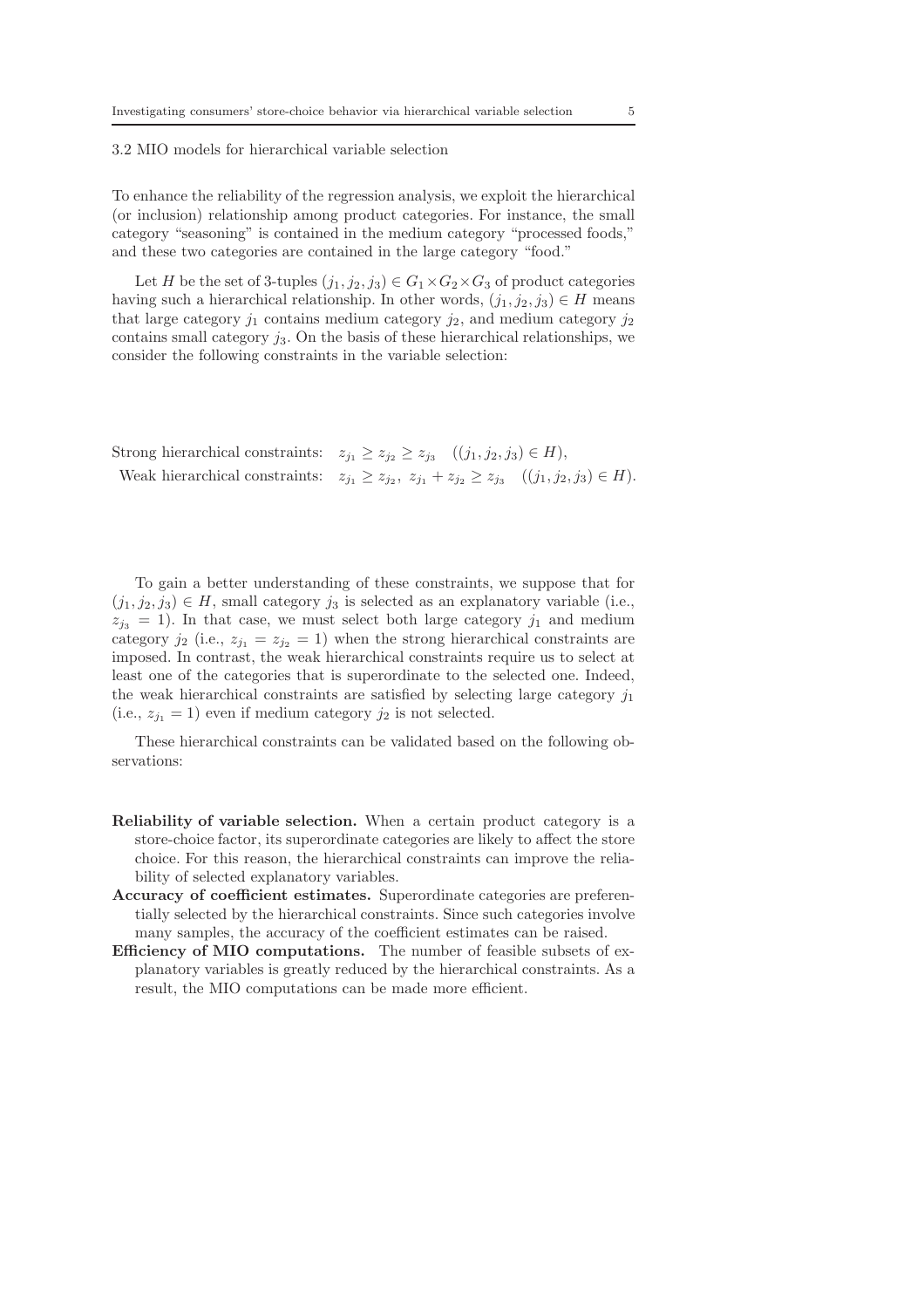The strong hierarchical MIO model is formulated by appending the strong hierarchical constraints to the basic MIO model  $(1)$ – $(4)$  as follows:

$$
\underset{\mathbf{a},\,b,\,\mathbf{z}}{\text{minimize}} \quad \sum_{i=1}^{n} \left( y_i - \left( b + \sum_{j \in G} a_j x_{ij} \right) \right)^2 \tag{5}
$$

subject to 
$$
z_j = 0 \Rightarrow a_j = 0 \quad (j \in G),
$$
 (6)

<span id="page-5-1"></span>
$$
\sum_{j \in G} z_j \le s,\tag{7}
$$

$$
z_{j_1} \ge z_{j_2} \ge z_{j_3} \quad ((j_1, j_2, j_3) \in H), \tag{8}
$$

<span id="page-5-3"></span><span id="page-5-2"></span>
$$
z_j \in \{0, 1\} \quad (j \in G). \tag{9}
$$

Similarly, the weak hierarchical MIO model is framed as follows:

$$
\underset{\mathbf{a},\,b,\,z}{\text{minimize}} \quad \sum_{i=1}^{n} \left( y_i - \left( b + \sum_{j \in G} a_j x_{ij} \right) \right)^2 \tag{10}
$$

subject to  $z_i = 0 \Rightarrow a_i = 0 \quad (j \in G)$ , (11)

$$
\sum_{j \in G} z_j \le s,\tag{12}
$$

$$
z_{j_1} \ge z_{j_2}, \ z_{j_1} + z_{j_2} \ge z_{j_3} \quad ((j_1, j_2, j_3) \in H), \tag{13}
$$

<span id="page-5-4"></span>
$$
z_j \in \{0, 1\} \quad (j \in G). \tag{14}
$$

# <span id="page-5-0"></span>4 Computational experiments

In this section, we assess the effectiveness of our MIO models for hierarchical variable selection and examine the store-choice factors that are inferred from the computational results.

#### 4.1 Datasets

We used scanner panel data that were provided by the Japanese marketing research company MACROMILL (<http://www.macromill.com/global/index.html>). These data were collected from home scans by roughly 4,000 consumers during 2012–2013. We focused on choosing among three types of stores in Tokyo: convenience stores, drugstores, and grocery supermarkets. Each store type comprised the leading five chains as determined by sales volume, as given in Table [1.](#page-6-0)

Each sample corresponded to one consumer visit and was designated as either a positive or negative example according to which store was visited. The three datasets that we analyzed are listed in Table [2,](#page-6-1) where  $n$  is the number of samples.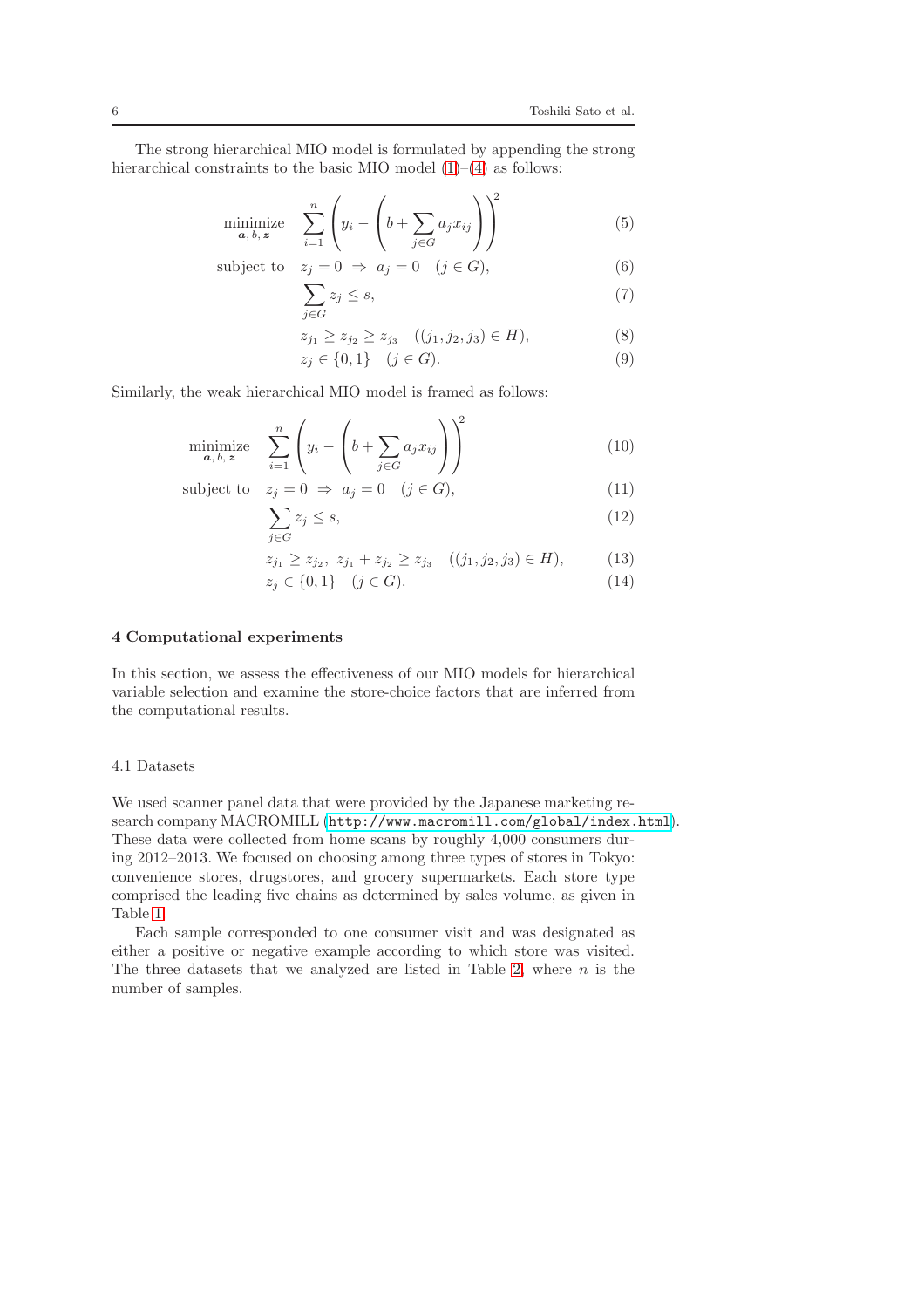<span id="page-6-0"></span>

| Store type          | Store chains                                     |
|---------------------|--------------------------------------------------|
| Convenience store   | 7-Eleven, Lawson, FamilyMart, Ministop, Three-F  |
| Drugstore           | Matsumotokiyoshi, Sundrug, Tsuruha, Cosmos, Sugi |
| Grocery supermarket | Aeon, Seven&I, Uny, Daiei, Izumi                 |

Table 2 Datasets on store choice

<span id="page-6-1"></span>

| Abbreviation    | Positive example $(y_i > 0)$ | Negative example $(y_i < 0)$ | n       |
|-----------------|------------------------------|------------------------------|---------|
| CvSD            | convenience stores           | drugstores                   | 225,630 |
| C <sub>VS</sub> | convenience stores           | grocery supermarkets         | 252,513 |
| D <sub>VS</sub> | drugstores                   | grocery supermarkets         | 139,188 |

Table 3 Consumer demographics

<span id="page-6-2"></span>

| Consumer demographic | Explanatory variables                                                                                                   |
|----------------------|-------------------------------------------------------------------------------------------------------------------------|
| Gender/family        | female, married, with children                                                                                          |
| Age                  | 20s, 30s, 40s, 50s, over 60s                                                                                            |
| Income               | class 2 or lower, classes $3-4$ , classes $5-6$ , classes $7-9$ ,<br>class 10 or higher                                 |
| Cross terms          | ${male, female} \times {married, with children}$<br>${male, female} \times age$<br>${male, female} \times income class$ |

As shown in Table [3,](#page-6-2) 37 dummy consumer-demographic variables were created from the results of a questionnaire survey of consumers. We prepared dummy variables corresponding to 5 large categories, 29 medium categories, and 214 small categories of products. These were based on the Japan Item Code File Service (JICFS), which is a standard means of classifying products in Japan. For reference, the large and medium product categories are listed in Table [4.](#page-7-0) Note that any redundant variable (i.e., zero in all samples) was eliminated in each dataset, which is why the number of candidate explanatory variables differs among datasets.

In the following sections, we use two sets of candidate explanatory variables:

- C-LM set: set of explanatory variables of consumer demographics and {large, medium} product categories;
- C-LMS set: set of explanatory variables of consumer demographics and {large, medium, small} product categories.

Note that the small product categories were excluded from the C-LM set.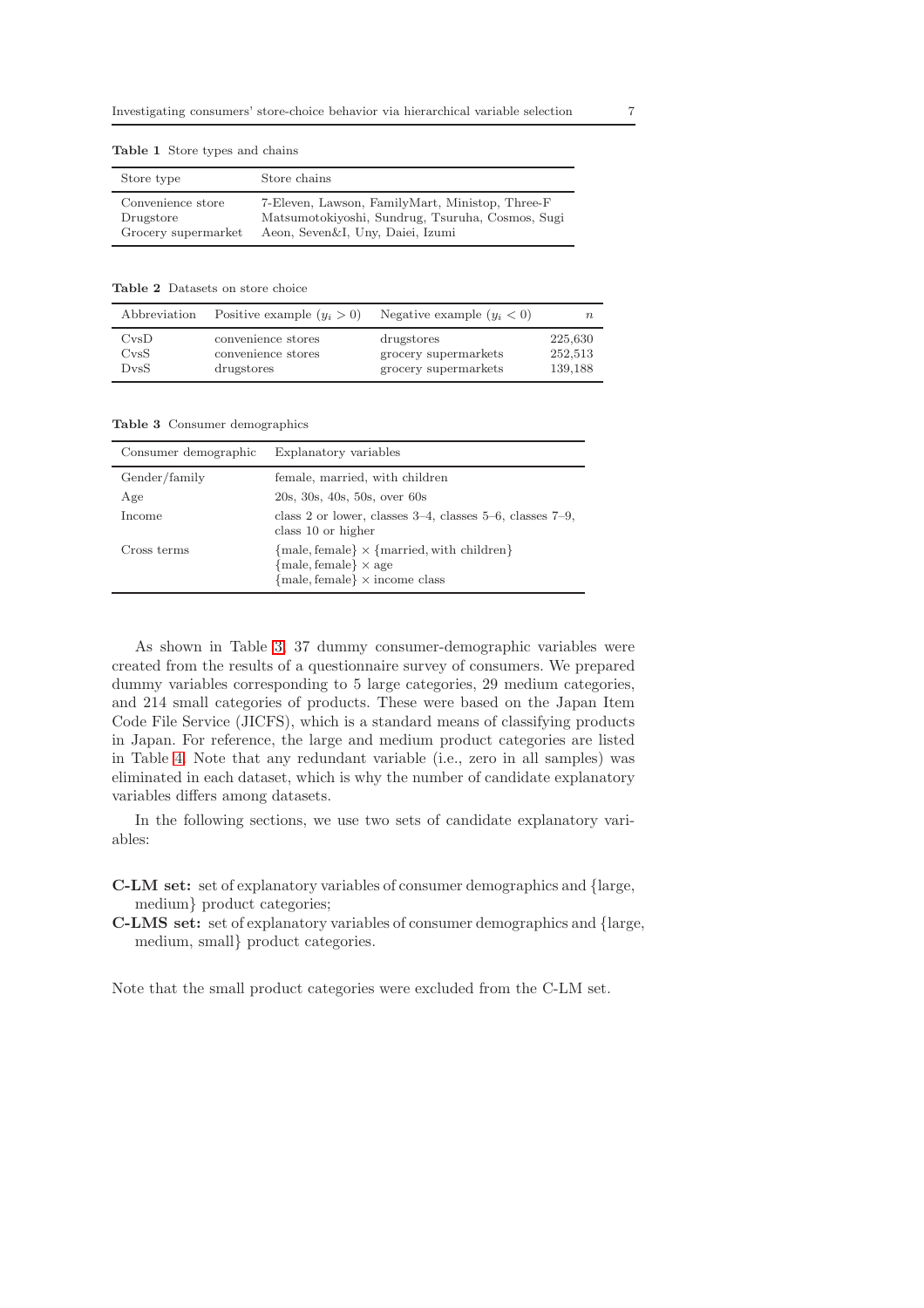<span id="page-7-0"></span>

| Large category             | Medium categories                                                                                               |
|----------------------------|-----------------------------------------------------------------------------------------------------------------|
| Food                       | Processed foods, fresh foods, confectioneries, beverages,<br>other foods                                        |
| Commodities                | Everyday sundries, healthcare, cosmetics, housewares,<br>DIY supplies, pet care/food, other commodities         |
| Cultural supplies          | Stationery/office supplies, toys, books, musical instruments,<br>information equipment, other cultural supplies |
| Durables                   | Furniture, car supplies, watches/clocks/glasses,<br>optics/photo, home electronics, other durables              |
| Clothes/accessories/sports | Clothes, bedding, accessories, footwear, sports equipment                                                       |

Table 4 Large and medium categories of products

4.2 Evaluation of predictive performance

We evaluated the predictive performance of each of the following methods for variable selection by means of five-fold cross-validation:

SW stepwise method [\(Efroymson 1960](#page-15-5))

**L1**  $L_1$ -regularized regression [\(Tibshirani 1996](#page-16-0))

BM basic MIO model [\(1\)](#page-3-2)–[\(4\)](#page-3-3) [\(Bertsimas et al. 2016](#page-15-7); [Konno and Yamamoto](#page-15-8) [2009\)](#page-15-8)

SHM strong hierarchical MIO model [\(5\)](#page-5-1)–[\(9\)](#page-5-2)

WHM weak hierarchical MIO model [\(10\)](#page-5-3)–[\(14\)](#page-5-4)

All computations were performed on a Macintosh computer with an Intel Xeon X5650 CPU  $(2 \times 2.66 \text{ GHz})$  and 64 GB of memory. The stepwise method was started with no explanatory variables, whereupon the variable that led to the largest decrease in Akaike's information criterion was added or eliminated iteratively until s variables had been selected. This was performed using the step function in R 3.2.0 (<http://www.R-project.org>). In the case of  $L_1$ -regularized regression, the regression coefficients were estimated using the glmnet package in R 3.2.0 for each value of the regularization parameter chosen from  $\{0, 0.0001, 0.0002, \ldots, 0.9999, 1\}$ . We then chose a set of s variables that had non-zero coefficients, and we estimated those coefficients again using the ordinary least-squares method. The MIO problems were solved using Gurobi Optimizer 6.5 (<http://www.gurobi.com>). Here, the MIO computation time was limited to 1,000s; that is, if a computation had not finish by itself within 1,000 s, the best feasible solution obtained thus far was used as the result.

Tables [5](#page-8-0) and [6](#page-10-0) give the results of five-fold cross-validation for the C-LM and C-LMS sets, respectively. Here, there are  $p$  candidate explanatory variables in each dataset, and s is the upper bound on the number of selected explanatory variables, where  $s = 10, 20$  for the C-LM set and  $s = 10, 20, 50$  for the C-LMS set. The columns labeled " $R^{2n}$  and "RMSE" are the average values of the coefficient of determination and the root-mean-square error measured through the five-fold cross-validation, respectively. These quantify the predic-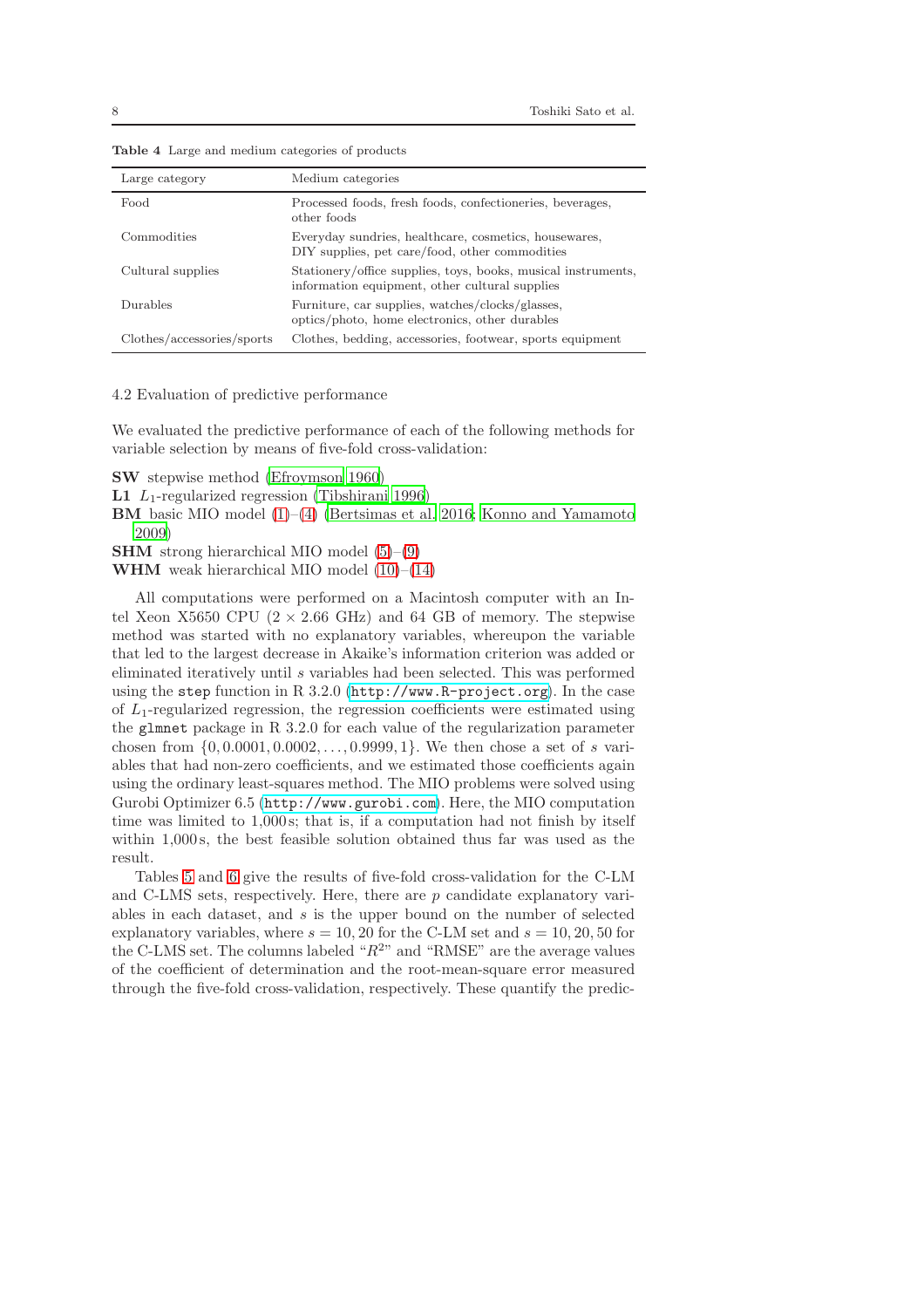<span id="page-8-0"></span>

| Dataset         | $\mathcal{p}$ | $\boldsymbol{s}$ | Method                                | $R^2$                                | <b>RMSE</b>                          | Time(s)                             |
|-----------------|---------------|------------------|---------------------------------------|--------------------------------------|--------------------------------------|-------------------------------------|
| CvSD            | 69            | 10               | SW<br>L1<br>BM<br>S/WHM               | 0.3367<br>0.3360<br>0.3367<br>0.3366 | 2.7090<br>2.7104<br>2.7090<br>2.7091 | 106.4<br>10.0<br>43.3<br>14.9       |
|                 |               | 20               | <b>SW</b><br>L1<br>BM<br>S/WHM        | 0.3384<br>0.3375<br>0.3381<br>0.3382 | 2.7055<br>2.7073<br>2.7060<br>2.7059 | 311.1<br>6.8<br>1,000.0<br>1,000.0  |
| C <sub>VS</sub> | 71            | 10               | <b>SW</b><br>L1<br>BM<br>S/WHM        | 0.2105<br>0.2090<br>0.2105<br>0.2106 | 5.2533<br>5.2583<br>5.2533<br>5.2530 | 121.9<br>24.7<br>43.7<br>14.4       |
|                 |               | 20               | <b>SW</b><br>L1<br><b>BM</b><br>S/WHM | 0.2140<br>0.2138<br>0.2138<br>0.2143 | 5.2416<br>5.2426<br>5.2423<br>5.2406 | 360.5<br>14.5<br>1,000.0<br>1,000.0 |
| D <sub>VS</sub> | 71            | 10               | <b>SW</b><br>L1<br>BM<br>S/WHM        | 0.2098<br>0.2089<br>0.2097<br>0.2097 | 6.8622<br>6.8663<br>6.8626<br>6.8628 | 66.4<br>28.6<br>18.0<br>3.9         |
|                 |               | 20               | <b>SW</b><br>L1<br>BM<br>S/WHM        | 0.2113<br>0.2110<br>0.2114<br>0.2116 | 6.8555<br>6.8570<br>6.8552<br>6.8545 | 195.8<br>13.1<br>1,000.0<br>1,000.0 |
| average         |               |                  | <b>SW</b><br>L1<br><b>BM</b><br>S/WHM | 0.2535<br>0.2527<br>0.2534<br>0.2535 | 4.9379<br>4.9403<br>4.9381<br>4.9377 | 193.7<br>16.3<br>517.5<br>505.5     |

Table 5 Results of five-fold cross-validation for C-LM set

tive performance, and the best values among the five methods are indicated in bold. The column labeled "Time (s)" is the average computation time in seconds required for variable selection.

We begin by focusing on the results for the C-LM set (Table [5\)](#page-8-0), from which the small product categories were excluded. In this case, SHM and WHM are the same model, so these results are shown as "S/WHM" in the table. We can see that although SW, BM, and S/WHM provided relatively good predictive performance, the average  $R^2$  and RMSE values of S/WHM were the best among all the methods. The worst predictive performance was always delivered by L1 . In contrast to the other methods, S/WHM exploited the hierarchical relationships of product categories in the course of variable selection. As a result, its predictive performance was better than those of the others.

We next discuss the results for the C-LMS set (Table [6\)](#page-10-0), in which the small product categories were included. As in Table [5,](#page-8-0) good predictive performance was achieved by SW, SHM, and WHM, whereas the average  $R^2$  and RMSE values were slightly better for WHM than for the others. In contrast, the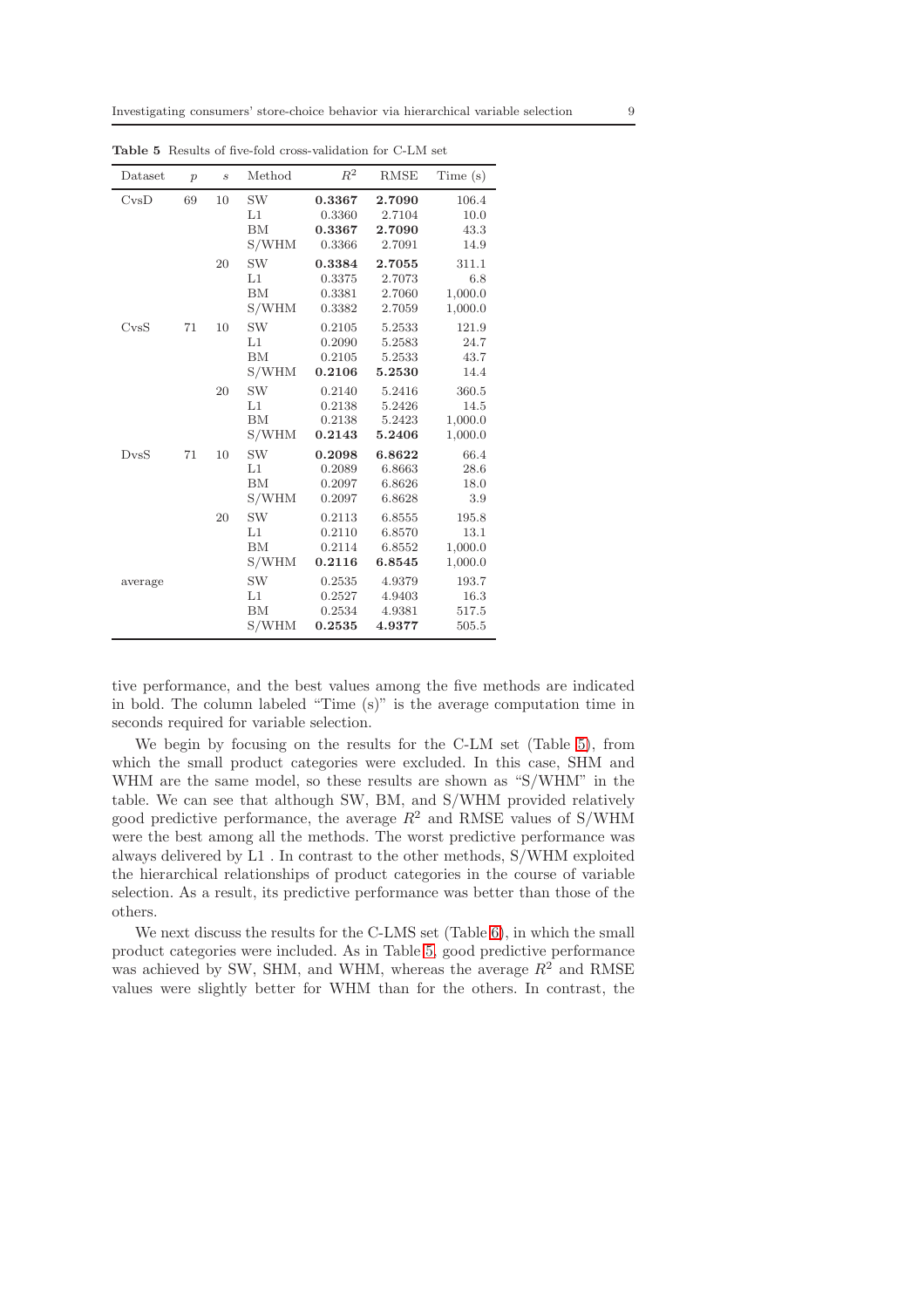predictive performance of BM was greatly decreased. The main reason for this was that the C-LMS set involved many candidate explanatory variables, and thus BM failed to provide quality solutions because of the limited computation time. Nevertheless, SHM and WHM maintained high predictive performance for the C-LMS set because the number of feasible solutions was reduced by the hierarchical constraints.

The best predictive performance for the CvsD dataset with  $s = 50$  was attained by SW (Table [6\)](#page-10-0), but it is noteworthy that SW took more than 6,000 s to compute. If we quit the stepwise method in the middle of computation, the number of selected variables did not reach s. Because such a shortage of selected variables could lead to an unfair comparison, we did not set a time limit on the SW computation. However, we should note that the computation time of SW was  $1,047.0$  s for the CvsD dataset with  $s = 20$  (Table [6\)](#page-10-0). In other words, SW would select fewer than 20 variables if the computation time is limited to 1,000 s. In addition, the predictive performance was much lower for SW with  $s = 20$  than for SHM and WHM with  $s = 50$ . In fact, for the CvsD dataset, the  $R^2$  value of SW with  $s = 20$  was 0.3642, and those of SHM and WHM with  $s = 50$  were 0.3693 and 0.3697, respectively. Taking all aspects into consideration, it is clear that SW was inferior to SHM and WHM in relation to the selection of many explanatory variables within a limited time. In contrast, although L1 delivered relatively low predictive performance, its computation was extremely rapid.

#### 4.3 Analysis of store-choice factors

Tables [7–](#page-11-0)[9](#page-13-0) give the explanatory variables selected by WHM with  $s = 20$  for the C-LMS set. Here, all the samples in each dataset were used for variable selection, and the time limit for an MIO computation was extended to 10,000 s. In the tables, (L), (M), and (S) stand for large, medium, and small product categories, respectively.

#### 4.3.1 Convenience store versus drugstore

Table [7](#page-11-0) gives the results for the CvsD dataset, for which the variables with positive coefficients were the choice factors of convenience stores, and those with negative coefficients were the choice factors of drugstores. The absolute value of a coefficient indicates the number of products purchased together. For instance, in Table [7](#page-11-0) we see that "other commodities (M)" was a choice factor of convenience stores, and that the purchase of "other commodities (M)" led to the purchase of roughly five products from such a store.

In the case of WHM, if a certain category is selected, at least one of its superordinate categories has to be selected because of the weak hierarchical constraints. For instance, Table [7](#page-11-0) shows that "other foods (M)" was selected along with "food  $(L)$ ," and that "sanitary papers  $(S)$ ," "everyday sundries  $(M)$ ,"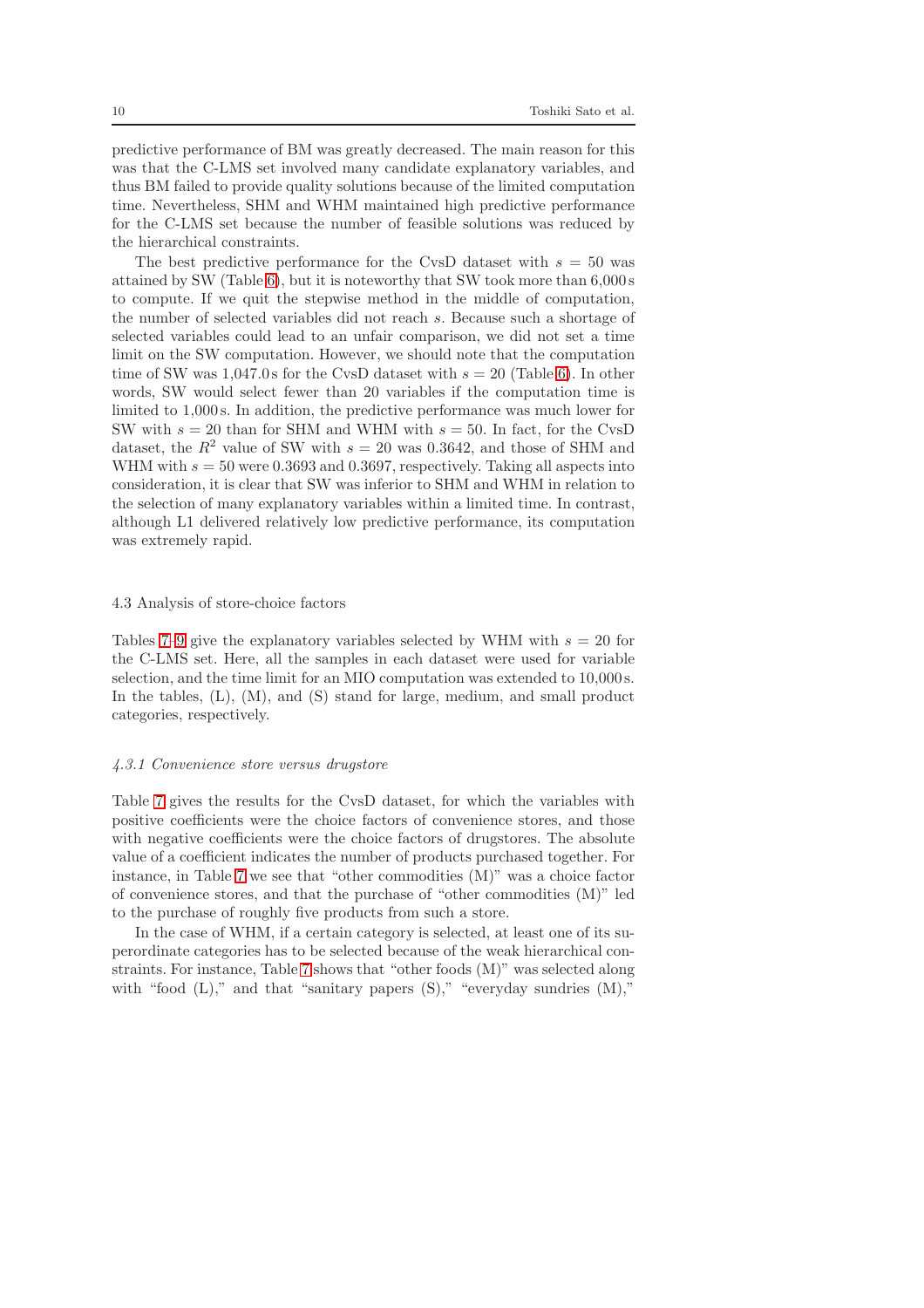<span id="page-10-0"></span>

| Dataset                                                                           | $\overline{p}$ | $\boldsymbol{s}$ | Method                                      | $R^2$                                                    | RMSE                                                     | Time(s)                                                     |
|-----------------------------------------------------------------------------------|----------------|------------------|---------------------------------------------|----------------------------------------------------------|----------------------------------------------------------|-------------------------------------------------------------|
| CvSD                                                                              | 234            | 10               | <b>SW</b><br>L1<br>ΒM<br>SHM<br>WHM         | 0.3531<br>0.3467<br>0.3346<br>0.3509<br>${ 0.3530}$      | 2.6752<br>2.6886<br>2.7132<br>2.6798<br>2.6755           | 348.2<br>10.1<br>1,000.0<br>1,000.0<br>1,000.0              |
|                                                                                   |                | 20               | SW<br>L1<br>BМ<br><b>SHM</b><br>WHM         | 0.3642<br>0.3612<br>0.3412<br>0.3618<br>0.3644           | 2.6522<br>2.6586<br>2.6997<br>2.6573<br>2.6518           | 1,047.0<br>2.7<br>1,000.0<br>1,000.0<br>1,000.0             |
|                                                                                   |                | 50               | SW<br>L1<br>BМ<br>SHM<br>WHM                | 0.3701<br>0.3691<br>0.3552<br>0.3693<br>0.3697           | 2.6400<br>2.6422<br>2.6708<br>2.6417<br>2.6408           | 6,018.8<br>17.5<br>1,000.0<br>1,000.0<br>1,000.0            |
| $\mathrm{CvsS}% _{\mathrm{Cov}}(\theta)\sim\mathrm{CvsS}_{\mathrm{Cov}}(\theta).$ | 277            | 10               | SW<br>$_{\rm L1}$<br>ΒM<br>SHM<br>WHM       | 0.2340<br>0.2265<br>0.1671<br>0.2330<br>0.2340           | 5.1751<br>5.2004<br>5.3965<br>5.1786<br>5.1751           | 551.9<br>22.6<br>1,000.0<br>1,000.0<br>1,000.0              |
|                                                                                   |                | 20               | <b>SW</b><br>L1<br>BM<br>SHM<br>WHM         | 0.2440<br>0.2369<br>0.2004<br>0.2486<br>0.2441           | 5.1413<br>5.1655<br>5.2865<br>5.1256<br>5.1412           | 1,439.6<br>15.0<br>1,000.0<br>1,000.0<br>1,000.0            |
|                                                                                   |                | 50               | SW<br>L1<br>ΒM<br>SHM<br>WHM                | 0.2511<br>0.2495<br>0.2314<br>0.2511<br>0.2511           | 5.1172<br>5.1228<br>5.1838<br>5.1170<br>5.1172           | 8,331.7<br>29.9<br>1,000.0<br>1,000.0<br>1,000.0            |
| D <sub>VS</sub>                                                                   | 281            | 10               | SW<br>L1<br>BM<br>SHM<br>WHM                | 0.2199<br>0.2179<br>0.1916<br>0.2176<br>0.2199           | 6.8176<br>6.8263<br>6.9399<br>6.8278<br>6.8176           | 256.4<br>23.9<br>1,000.0<br>1,000.0<br>1,000.0              |
|                                                                                   |                | 20               | SW<br>L1<br>ΒM<br>SHM<br>WHM                | 0.2256<br>0.2243<br>0.2088<br>0.2255<br>0.2264           | 6.7927<br>6.7984<br>6.8658<br>6.7930<br>6.7889           | 786.7<br>10.1<br>1,000.0<br>1,000.0<br>1,000.0              |
|                                                                                   |                | 50               | SW<br>$_{\rm L1}$<br>ΒМ<br>SHM<br>WHM<br>SW | 0.2286<br>0.2289<br>0.2228<br>0.2289<br>0.2286<br>0.2767 | 6.7795<br>6.7782<br>6.8045<br>6.7782<br>6.7792<br>4.8656 | 4,551.5<br>21.9<br>1,000.0<br>1,000.0<br>1,000.0<br>2,592.4 |
| average                                                                           |                |                  | $_{L1}$<br>BM<br>SHM<br>WHM                 | 0.2734<br>0.2503<br>0.2763<br>0.2768                     | 4.8757<br>4.9512<br>4.8666<br>4.8653                     | 17.1<br>1,000.0<br>1,000.0<br>1,000.0                       |

Table 6 Results of five-fold cross-validation for C-LMS set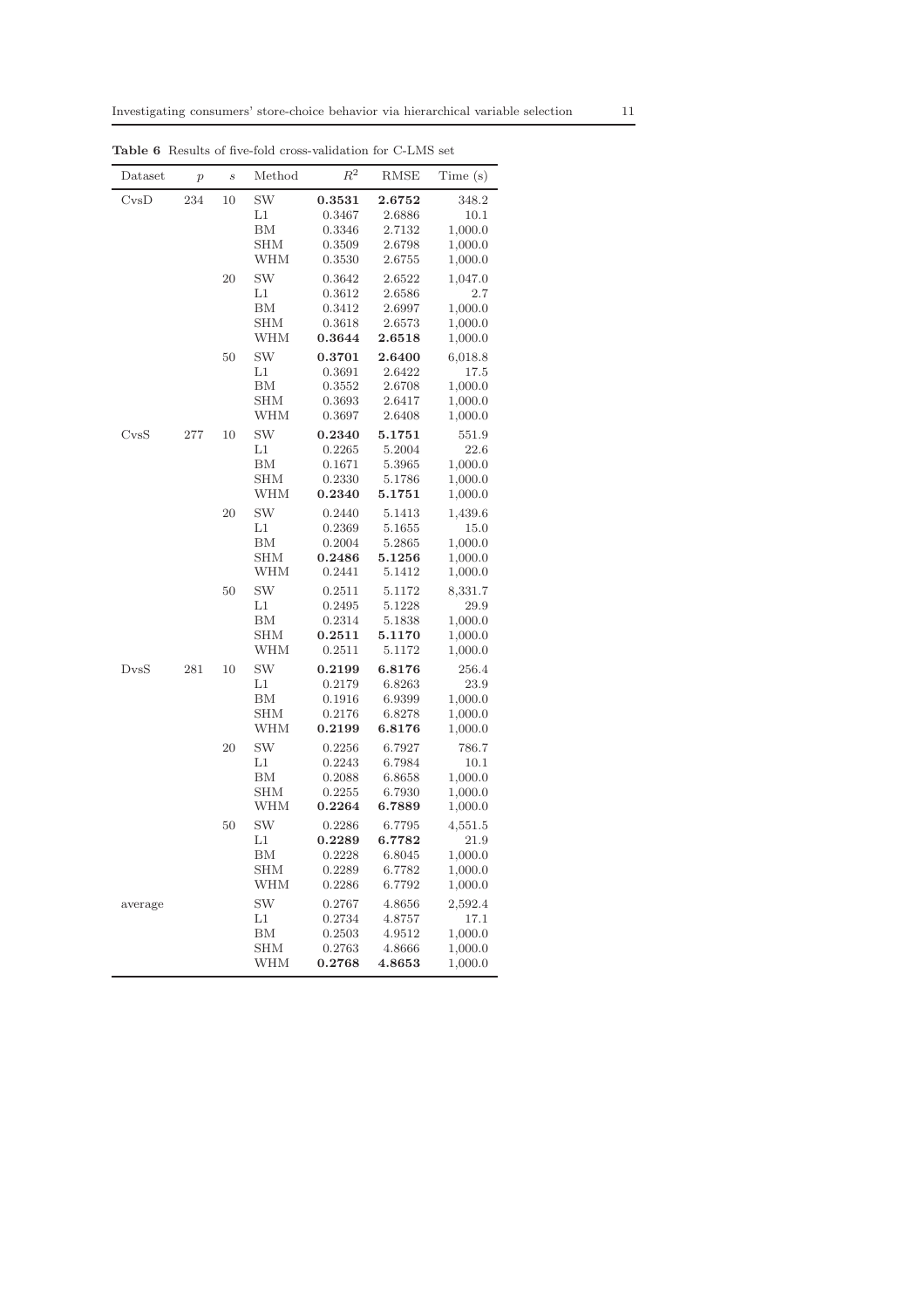<span id="page-11-0"></span>

| Explanatory variable           | Coefficient |     |
|--------------------------------|-------------|-----|
| other commodities (M)          | 5.38        | *** |
| nutritional fortification (S)  | 3.82        | *** |
| other housewares (S)           | 2.82        | *** |
| intercept term                 | 2.71        | *** |
| other foods $(S)$              | 2.30        | *** |
| hygiene/medical care $(S)$     | 1.40        | *** |
| processed meats (S)            | 1.38        | *** |
| delicacies $(S)$               | 1.19        | *** |
| frozen foods $(S)$             | 1.19        | *** |
| sanitary papers (S)            | 1.09        | *** |
| alcbol(S)                      | 0.91        | *** |
| delicatessen (S)               | 0.86        | *** |
| ice cream (S)                  | 0.74        | *** |
| female×with children           | $-0.45$     | *** |
| food $(L)$                     | $-1.17$     | *** |
| $\text{tofu/konjac (S)}$       | $-1.23$     | *** |
| everyday sundries $(M)$        | $-1.27$     | *** |
| durables $(L)$                 | $-1.57$     | *** |
| other foods $(M)$              | $-1.67$     | *** |
| clothes/accessories/sports (L) | $-2.44$     | *** |
| commodities $(L)$              | $-4.67$     | *** |
| esksk<br>L.<br>2001            |             |     |

Table 7 Explanatory variables selected by WHM in CvsD dataset (positive example: convenience store; negative example: drugstore)

\*\*\*:  $p$ -value  $< 0.001$ 

and "commodities (L)" were selected according to the hierarchical relationship. Meanwhile, these variables can have coefficients with opposite signs. In fact, the coefficients of "sanitary papers  $(S)$ " and "commodities  $(L)$ " were 1.09 and −4.67, respectively. In what follows, we analyze these results in relation to product price, store accessibility, and selection of products.

In Table [7,](#page-11-0) "commodities (L)" was a choice factor of drugstores, but "other commodities (M)" was a choice factor of convenience stores. The choice factor "commodities (L)" contained featured products of drugstores, such as tissues, toilet paper, and detergent. Hence, consumers tended to purchase these products at drugstores because of their lower prices. In contrast, "other commodities (M)" was composed largely of Amazon/iTunes gift cards and garbage disposal permits from convenience stores. These products were purchased in convenience stores probably because of their accessibility. Additionally, the coefficient of "other commodities (M)" was very large (i.e., 5.38); that is, when those products were purchased, other products were likely to be purchased at the same time. In contrast, food categories such as "frozen foods (S)," "alcohol  $(S)$ ," "delicatessen  $(S)$ ," and "ice cream  $(S)$ " had relatively small positive coefficients. This means that consumers would purchase only those products in a single visit, and hence would choose convenience stores because of their accessibility.

The choice factor "everyday sundries (M)" was composed primarily of detergents, tissues, and toilet paper purchased from drugstores, probably be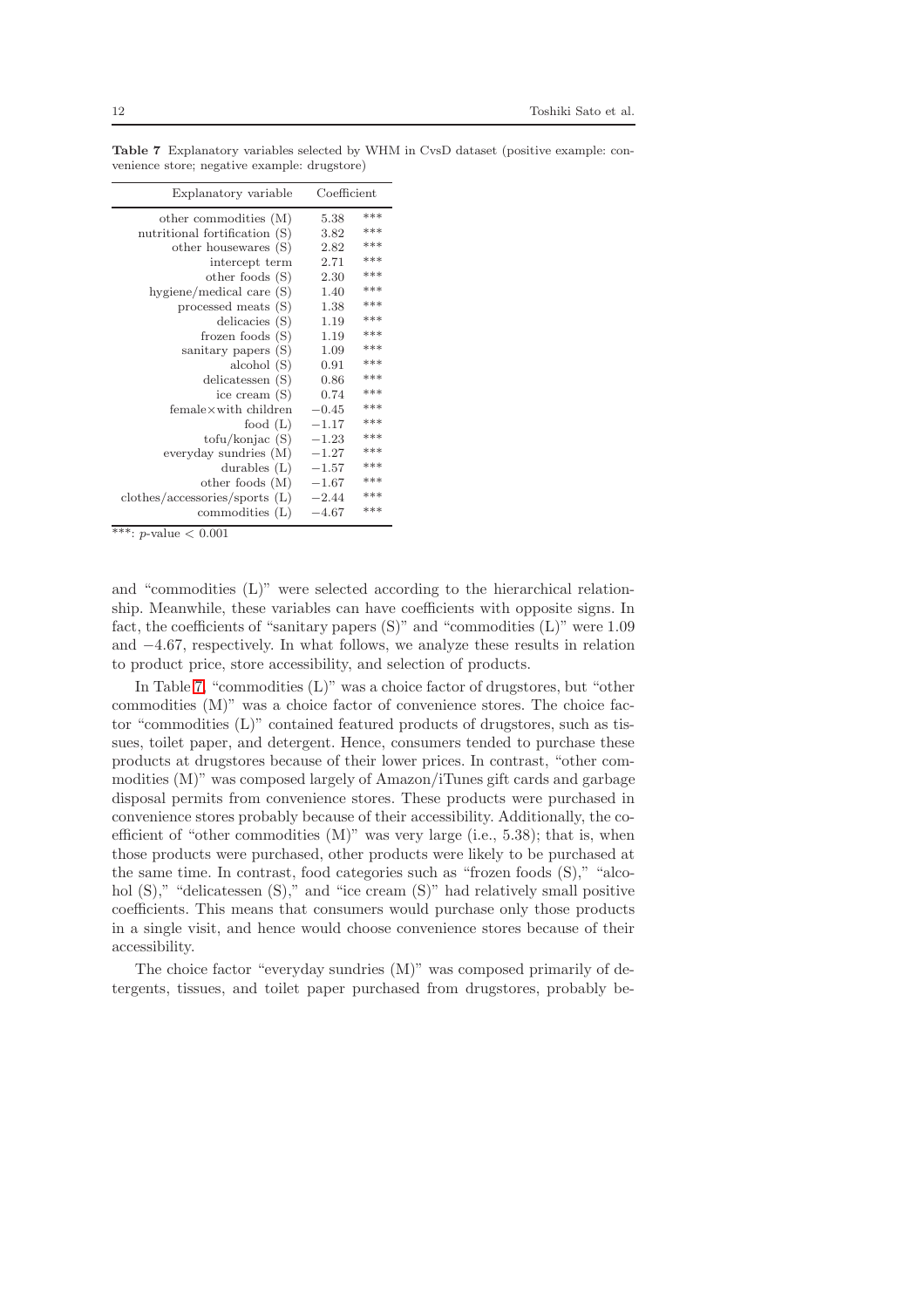cause of the lower prices. The choice factor "clothes/accessories/sports (L)" consisted mainly of women's beauty products that are specific to drugstores, such as stockings, tights, and open-toe socks. Moreover, because "female $\times$ with children" and "commodities (L)" were choice factors of drugstores, we reason that it is on economic grounds that women shop at drugstores for commodities for their families.

## 4.3.2 Convenience store versus grocery supermarket

Table [8](#page-13-1) gives the results for the CvsS dataset, for which the variables with positive coefficients were the choice factors of convenience stores, and those with negative coefficients were the choice factors of grocery supermarkets. As in Table [7,](#page-11-0) the coefficient of "other commodities  $(M)$ " was a very large positive value (i.e., 6.63). Accordingly, gift cards and garbage disposal permits were still major choice factors of convenience stores. Other choice factors of convenience stores included "bread/cereal (S)," "soup (S)," "delicatessen (S)," "noodles  $(S)$ ," and "frozen foods  $(S)$ ." These easy-to-prepare products were purchased at convenience stores probably because of accessibility. In contrast, the choice factors of grocery supermarkets included "male×over 60s," "female×married," and "female×with children" as consumer demographics, and "dessert/yogurt (S)," "milk beverage (S)," and "fresh foods (M)" as product categories. In other words, the typical customers of grocery supermarkets were elderly men and married women who purchased healthy foods there. The large categories "food  $(L)$ ," "durables  $(L)$ ," and "commodities  $(L)$ " were also choice factors of grocery supermarkets; these are typical products of general merchandise stores and shopping malls.

# 4.3.3 Drugstore versus grocery supermarket

Table [9](#page-13-0) gives the results for the DvsS dataset, for which the variables with positive coefficients were the choice factors of drugstores, and those with negative coefficients were the choice factors of grocery supermarkets. We can see that drugstores were chosen for typical product categories such as "health foods (S)," "infant foods (S)," "healthcare (M)," and "cosmetics (M)." Additionally, "bread/cereal (S)," "soup (S)," and "noodles (S)" were common choice factors of convenience stores in Table [8](#page-13-1) and drugstores in Table [9.](#page-13-0) In other words, convenience stores and drugstores were chosen for similar products when compared to grocery supermarkets. In addition, some food products such as "health foods (S)," "infant foods (S)," "bread/cereal (S)," and "grain (S)" had large positive coefficients. Hence, these products could stimulate impulse purchases at drugstores and so increase average customer sales. In contrast, the large categories "commodities (L)" and "food (L)" were choice factors of grocery supermarkets, which were chosen especially for "processed foods  $(M)$ " by "female×with children." To summarize the results of Tables [8](#page-13-1) and [9,](#page-13-0) grocery supermarkets should provide a good selection of health food products for women with families.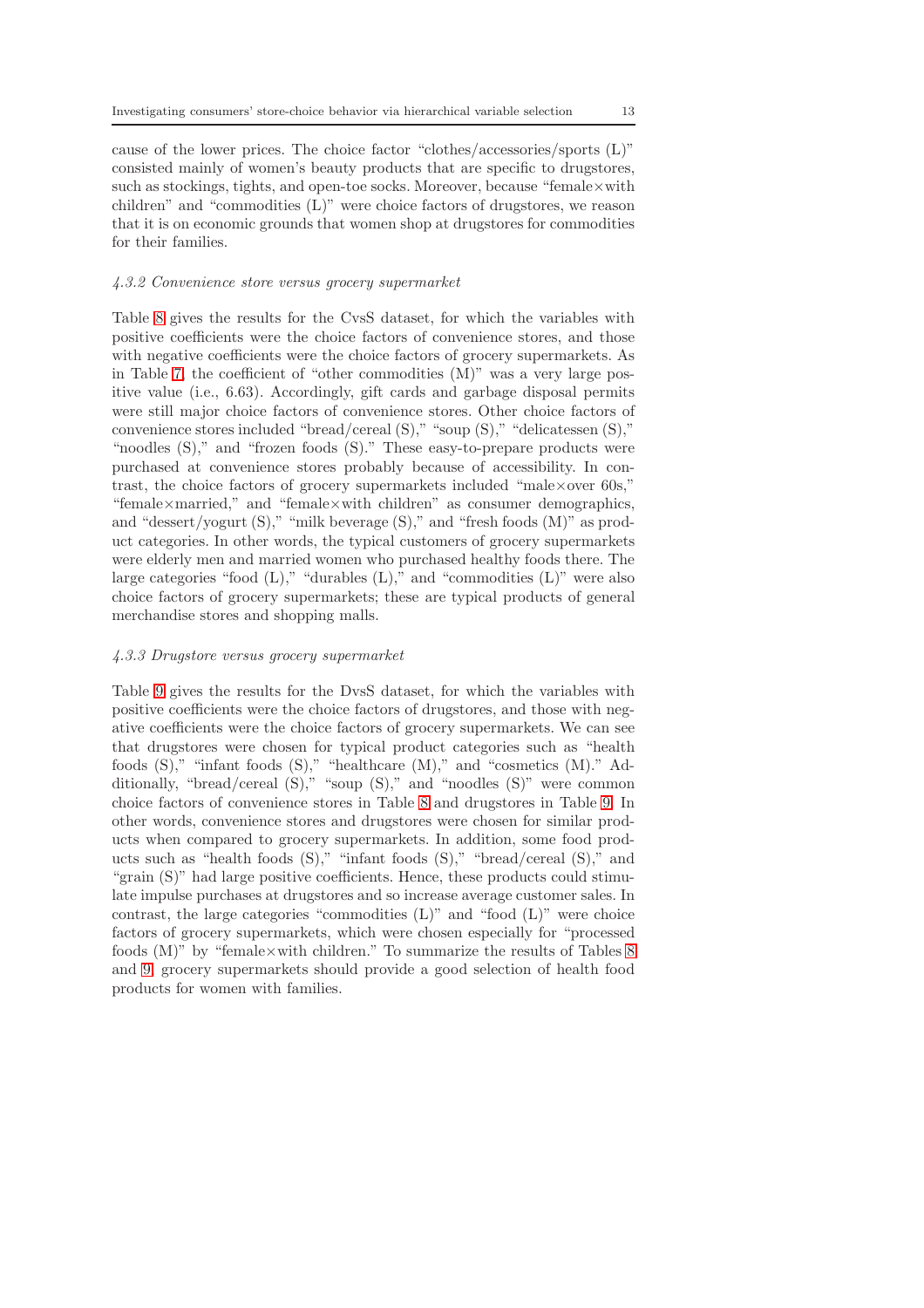| Explanatory variable             | Coefficient    |
|----------------------------------|----------------|
| other commodities (M)            | ***<br>6.63    |
| nutritional fortification (S)    | ***<br>6.50    |
| bread/cereal(S)                  | ***<br>4.59    |
| soup $(S)$                       | ***<br>3.70    |
| delicatessen $(S)$               | ***<br>3.28    |
| intercept term                   | ***<br>3.06    |
| hygiene/medical care (S)         | ***<br>3.05    |
| noodles(S)                       | ***<br>2.53    |
| frozen foods $(S)$               | ***<br>1.73    |
| other foods (S)                  | ***<br>1.02    |
| $male \times over 60s$           | ***<br>$-0.59$ |
| $f$ emale $\times$ married       | ***<br>$-0.78$ |
| desert/yogurt(S)                 | ***<br>$-0.92$ |
| milk beverage $(S)$              | ***<br>$-1.22$ |
| $f$ emale $\times$ with children | ***<br>$-1.54$ |
| food $(L)$                       | ***<br>$-1.71$ |
| fresh foods $(M)$                | ***<br>$-2.05$ |
| cofree/tea(S)                    | ***<br>$-2.20$ |
| durables $(L)$                   | ***<br>$-2.87$ |
| commodities $(L)$                | ***<br>$-5.61$ |
| processed foods (M)              | ***<br>$-5.78$ |
| ナナチ<br>л<br>0.021                |                |

<span id="page-13-1"></span>Table 8 Explanatory variables selected by WHM in CvsS dataset (positive example: convenience store; negative example: grocery supermarket)

\*\*\*: *p*-value  $< 0.001$ 

<span id="page-13-0"></span>Table 9 Explanatory variables selected by WHM in DvsS dataset (positive example: drugstore; negative example: grocery supermarket)

| Explanatory variable     | Coefficient |       |
|--------------------------|-------------|-------|
| health foods $(S)$       | 5.42        | $***$ |
| infant foods $(S)$       | 4.00        | ***   |
| bread/cereal(S)          | 3.48        | ***   |
| grain(S)                 | 3.39        | ***   |
| healthcare $(M)$         | 3.15        | ***   |
| everyday sundries $(M)$  | 2.60        | ***   |
| cosmetics (M)            | 2.50        | ***   |
| soup $(S)$               | 2.14        | ***   |
| sweets $(S)$             | 2.03        | ***   |
| soft drink (S)           | 1.62        | ***   |
| noodles(S)               | 1.59        | ***   |
| $\text{tofu/konjac (S)}$ | 1.35        | ***   |
| seasoning $(S)$          | 1.32        | ***   |
| femalexunder class 2     | 0.67        | ***   |
| intercept term           | 0.08        |       |
| commodities $(L)$        | $-0.42$     | ***   |
| femalex with children    | $-0.61$     | ***   |
| other housewares (S)     | $-2.64$     | ***   |
| cultural supplies $(L)$  | $-2.66$     | ***   |
| food $(L)$               | $-3.07$     | ***   |
| processed foods (M)      | $-4.88$     | ***   |

\*\*\*: p-value <  $0.001\,$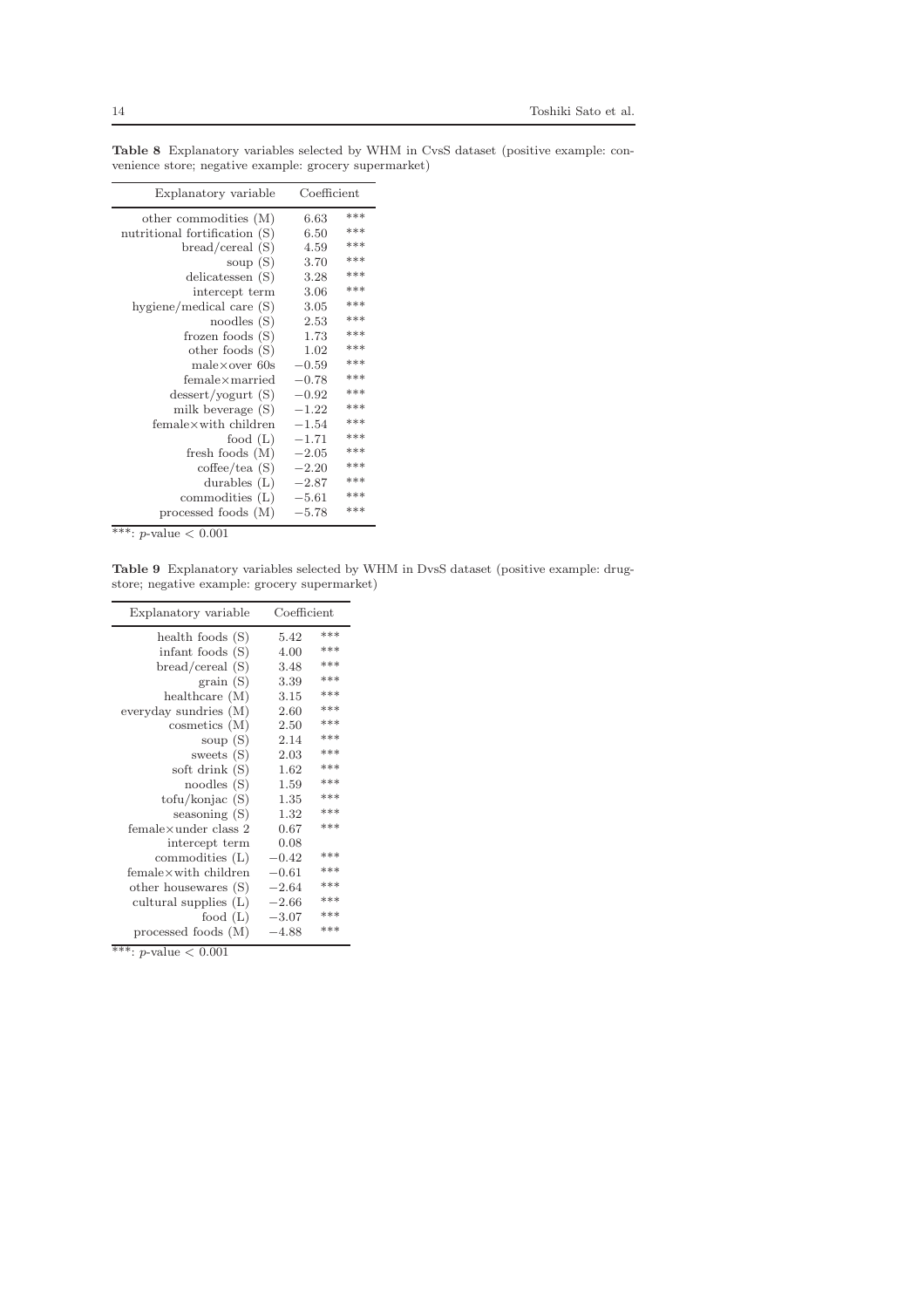## 4.3.4 Intercept term

We conclude this section by discussing the intercept term, which can be interpreted as quantifying a store's ability to attract consumers once the effects of all other consumer/product attributes have been eliminated. We can see from Tables [7](#page-11-0) and [8](#page-13-1) that convenience stores had the highest potential to attract consumers. This suggests that impulse purchases would be made frequently at convenience stores.

#### <span id="page-14-0"></span>5 Conclusions

We proposed an MIO-based method of hierarchical variable selection and analyzed consumer store-choice factors based on purchase quantity. Our method improved the predictive performance based on hierarchically structured product categories. It also offered better computational efficiency because the hierarchical constraints reduced the number of feasible solutions appreciably. We verified the effectiveness of our method by comparing its computational performance with those of the stepwise method and  $L_1$ -regularized regression through a five-fold cross-validation.

We used our variable selection method to examine consumer store choice among convenience stores, drugstores, and grocery supermarkets. We found from the analysis that convenience stores were chosen because of their accessibility, whereas drugstores were chosen in order to purchase specific products at low prices. We also found that grocery supermarkets were chosen especially for health food products and were favored by women with families.

A future direction of study would be to append constraints for eliminating multicollinearity [\(Bertsimas and King 2016;](#page-15-19) [Tamura et al. 2016,](#page-16-14) [in press](#page-16-15)) to our MIO models. These constraints could further improve the accuracy of coefficient estimates in the store-choice model. Although our computational experiments were focused on three store types, various analyses of store-choice factors could be performed using our MIO models. For instance, consumer choice between stores of the same type could be investigated, and seasonal/regional store-choice factors could be identified by applying our store-choice model to the data of each season/region. To gain customers in today's fiercely competitive market, each store/company needs to accelerate its product development, have a good selection of products, and examine how it sets product prices. Accordingly, the results of our store-choice analysis would be useful in understanding the strengths and weaknesses of each store, and for devising its unique marketing strategy.

Acknowledgements This research was partially supported by a Grant-in-Aid of Joint Research from the Institute of Information Science, Senshu University.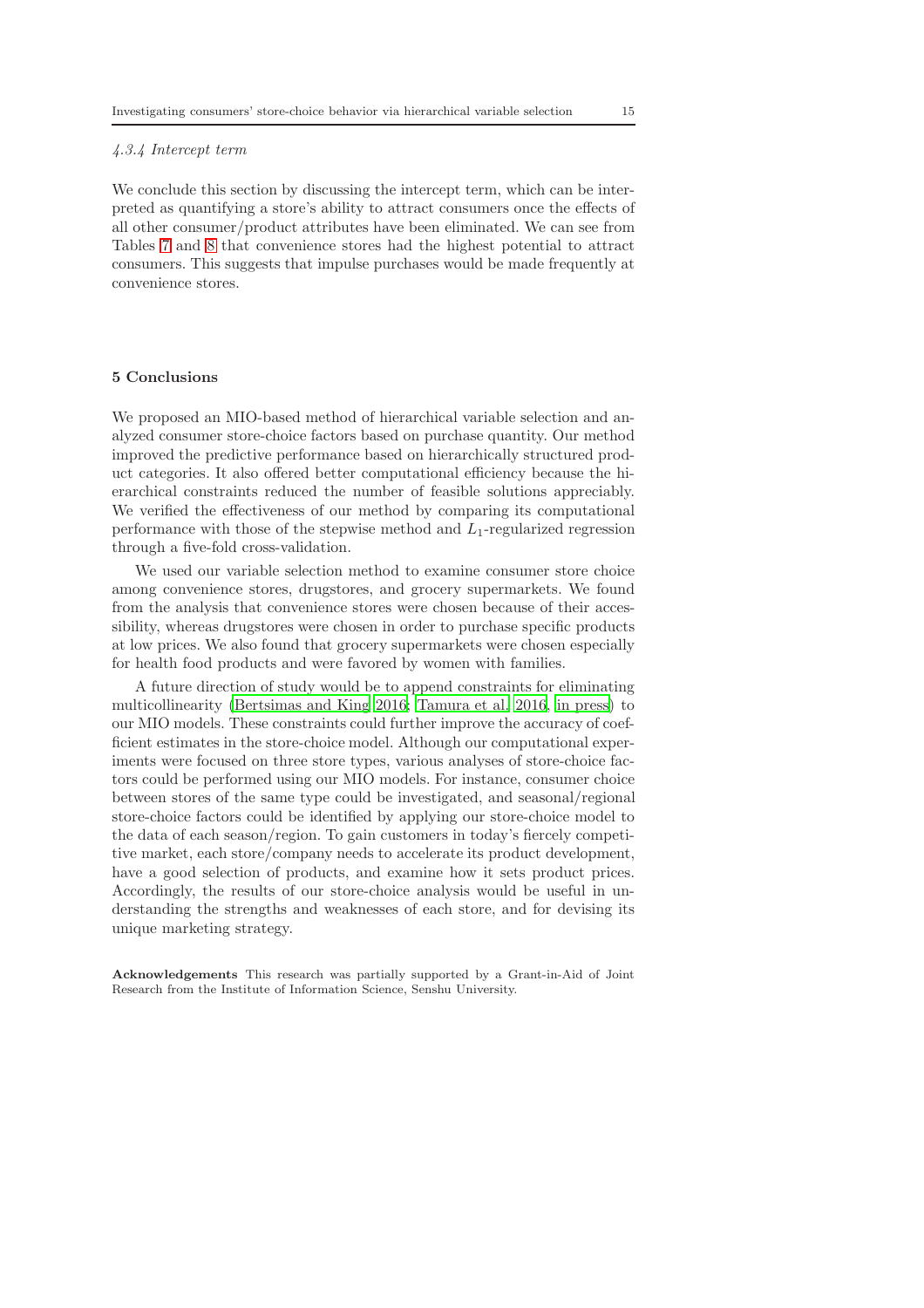## References

- <span id="page-15-10"></span>Baker J, Parasuraman A, Grewal D, Voss GB (2002) The influence of multiple store environment cues on perceived merchandise value and patronage intentions. J Mark 66:120–141
- <span id="page-15-19"></span>Bertsimas D, King A (2016) An algorithmic approach to linear regression. Oper Res 64:2–16
- <span id="page-15-6"></span>Bertsimas D, King A (in press) Logistic regression: From art to science. Stat Sci
- <span id="page-15-7"></span>Bertsimas D, King A, Mazumder R (2016) Best subset selection via a modern optimization lens. Ann Stat 44:813–852
- <span id="page-15-14"></span>Bien J, Taylor J, Tibshirani R (2013) A lasso for hierarchical interactions. Ann Stat 41:1111–1141
- <span id="page-15-11"></span>Bloemer J, De Ruyter K (1998) On the relationship between store image, store satisfaction and store loyalty. Eur J Mark 32:499–513
- <span id="page-15-1"></span>Blum AL, Langley P (1997) Selection of relevant features and examples in machine learning. Artif Intel 97:245–271
- <span id="page-15-12"></span>Briesch RA, Chintagunta PK, Fox EJ (2009) How does assortment affect grocery store choice?. J Mark Res 46:176–189
- <span id="page-15-5"></span>Efroymson MA (1960) Multiple regression analysis. Math Methods for Digit Comput 1:191–203
- <span id="page-15-4"></span>Furnival GM, Wilson RW (2000) Regressions by leaps and bounds. Technometrics 42:69–79
- <span id="page-15-0"></span>Guyon I, Elisseeff A (2003) An introduction to variable and feature selection. J Mach Learn Res 3:1157–1182
- <span id="page-15-15"></span>Huang J, Zhang T, Metaxas D (2011) Learning with structured sparsity. J Mach Learn Res 12:3371–3412
- <span id="page-15-16"></span>Jacob L, Obozinski G, Vert JP (2009) Group lasso with overlap and graph lasso. In: Proceedings of the 26th international conference on machine learning, pp 433–440
- <span id="page-15-17"></span>Jenatton R, Audibert JY, Bach F (2011) Structured variable selection with sparsity-inducing norms. J Mach Learn Res 12:2777–2824
- <span id="page-15-18"></span>Kim S, Xing EP (2010) Tree-guided group lasso for multi-task regression with structured sparsity. In: Proceedings of the 27th international conference on machine learning, pp 543–550
- <span id="page-15-2"></span>Kohavi R, John GH (1997) Wrappers for feature subset selection. Artif Intel 97:273–324
- <span id="page-15-8"></span>Konno H, Yamamoto R (2009) Choosing the best set of variables in regression analysis using integer programming. J Glob Optim 44:273–282
- <span id="page-15-13"></span>Leszczyc PTP, Timmermans H (2002) Experimental choice analysis of shopping strategies. J Retail 77:493–509
- <span id="page-15-3"></span>Liu H, Motoda H (eds) (2007) Computational methods of feature selection. Chapman & Hall/CRC, Boca Raton
- <span id="page-15-9"></span>Maldonado S, Pérez J, Weber R, Labbé M  $(2014)$  Feature selection for support vector machines via mixed integer linear programming. Inf Sci 279:163–175